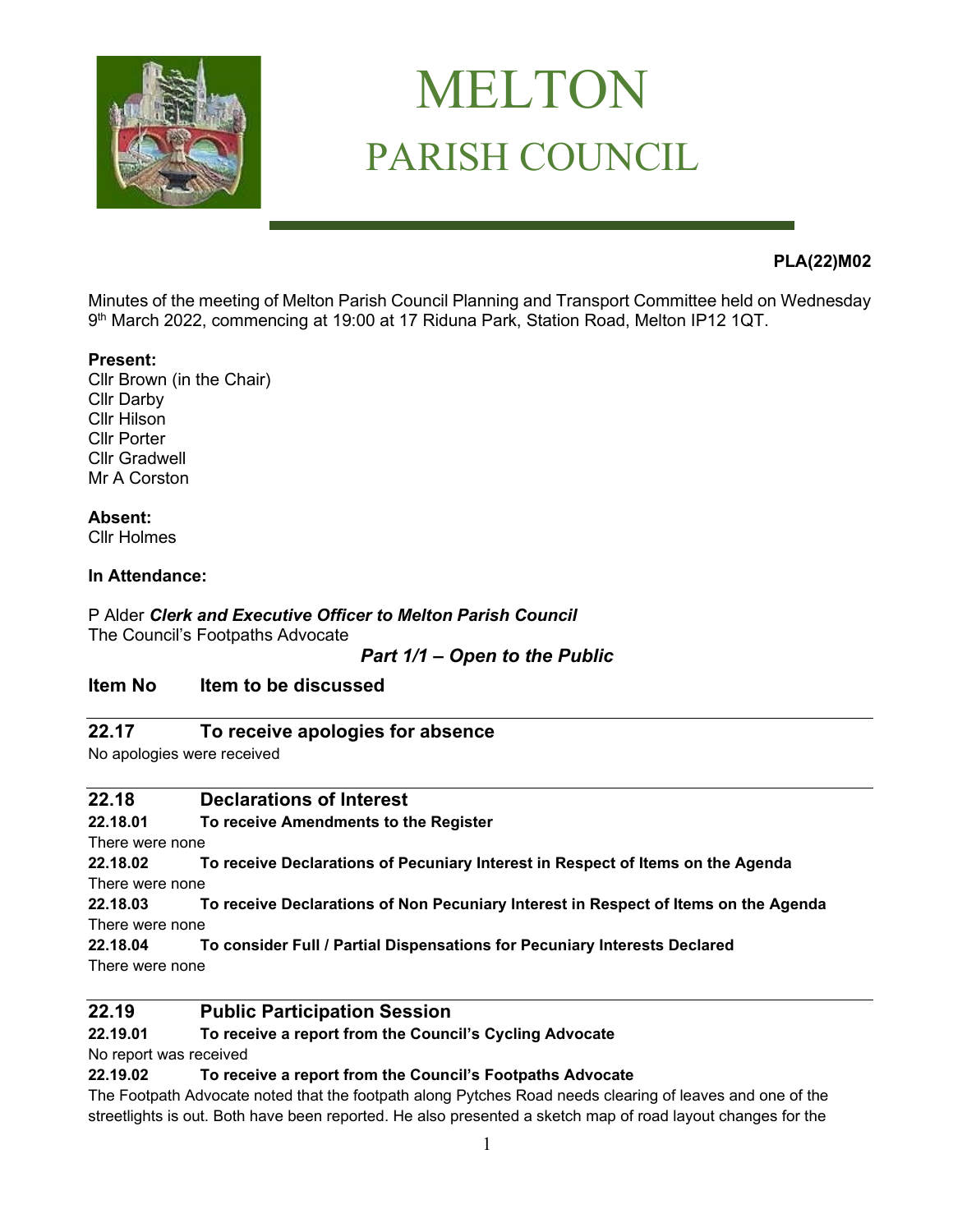Melton crossroads and The Street – Making The Street one way and changing the crossroads to a roundabout and possibly adding a mini roundabout at the junction of Wilford Bridge Road and Station Road. Members reviewed the proposal but were concerned that it could create more traffic issues in Station Road and Saddlemakers Lane. It was also noted that a bus stop would have to be relocated. The Clerk was asked to contact the local Safety and Speed Management Engineer about the feasibility of a roundabout to replace the Melton crossroads.

## **22.20 To approve the Minutes of the Previous Meeting**

It was **RESOLVED** that minutes PLA(22)M01 previously distributed be received, noted and signed as a correct record by the Chair.

*Proposed by:* Cllr Porter*Seconded by:* Cllr Hilson

#### **22.21 To review new Planning Applications received 22.21.01**

The following applications were considered, and all members agreed the following:

[DC/22/0124/FUL Pinkneys](https://publicaccess.eastsuffolk.gov.uk/online-applications/applicationDetails.do?activeTab=summary&keyVal=R5LQAZQX07400) - Neutral – MPC resolved to make no comment on this application other than to request that ESC impose a requirement that the new buildings should not be used for a commercial purpose as this might increase traffic flows on Turnpike Lane and that maximum protection should be given to the flora and fauna.

[DC/22/0641/FUL 6 Coppice Close](https://publicaccess.eastsuffolk.gov.uk/online-applications/applicationDetails.do?activeTab=summary&keyVal=R7FVDRQXJ4V00) – Approve [DC/22/0437/FUL 5 Clements Road](https://publicaccess.eastsuffolk.gov.uk/online-applications/applicationDetails.do?activeTab=summary&keyVal=R6Q7Y7QX06O00) – Approve [DC/22/0438/LBC 5 Clements Road](https://publicaccess.eastsuffolk.gov.uk/online-applications/applicationDetails.do?activeTab=summary&keyVal=R6Q7YWQX06O00) – Approve

# **22.22 To review updates on other Planning Applications**

## **22.22.01 DC/20/1831/OUT Land off St Andrews Place and Waterhead Lane, Melton**

Residential development of up to 55 dwellings, with access off St Andrews Place. Melton PC has consistently recommended refusal of this application on the grounds that access via the St Andrew's estate is neither supported by the Neighbourhood Plan nor considered acceptable in planning terms. On 30 March 2021 East Suffolk Council Planning Committee (South) considered the application and delegated authority to determine to the Head of Planning and Coastal Management on the basis of approval being granted subject to no objections being received from Natural England and / or Suffolk County Council as Lead Local Flood Authority, a s106 Agreement detailing highways improvement works, affordable housing provision, a contribution to the Suffolk Coast RAMS and controlling conditions 1 to 25 as set out in the decision; otherwise to refuse. Since the decision was made following legal representations from an objector East Suffolk Council has agreed to remit the application back to the Planning Committee (South) for re-consideration. The Planning Committee (South) reconsidered the application at their meeting on the 22<sup>nd</sup> February 2022. Committee members carried out a site visit through St Andrews prior to the meeting. Although recommended for approval by the Planners the Committee voted for the application to be refused on matters relating to Highway Safety.

<http://publicaccessdocuments.eastsuffolk.gov.uk/NorthgatePublicDocs/01710321.pdf>

An appeal is likely to be lodged. Members asked the Clerk to contact the Fire Service about any concerns they might have about access through St Andrews. It was also proposed that MPC should commission a traffic survey and that the Clerk would contact Grundisburgh PC and Framlingham TC about recent surveys they carried out to obtain a quote to take to Full Council later this month. Cllr Gradwell will also contact Cllr Nicoll regarding getting a stronger objection from Highways.

#### **22.23 To review Planning Notices received**

No new Notices have been received.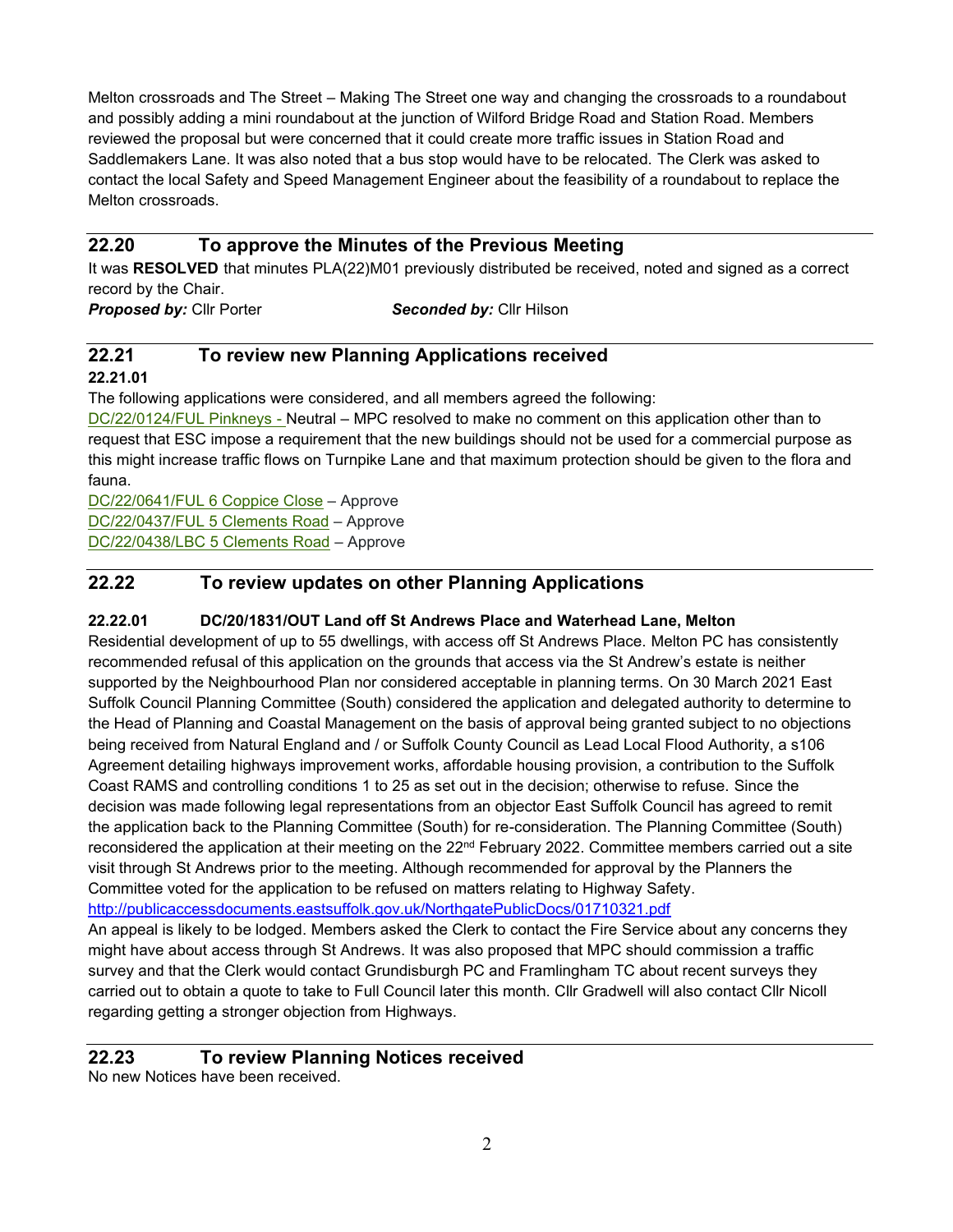# **22.24 To review the position on existing Planning Appeals**

# **22.24.01 AP/21/0039/REFUSE Land off Yarmouth Road, Melton**

An appeal has been made to the Secretary of State by Christchurch Land & Estates (Melton) Ltd against the decision of East Suffolk Council (ESC) to refuse planning consent for a Care Village comprising an 80-bedroom care home together with 72 assisted care bungalows, club house, bowling green, car parking, open space provision with associated infrastructure and access. The Secretary of State has, with the consent of the parties, agreed to determine the appeal at a Public Inquiry, which was due to take place on 14 December 2021 but was postponed. A new date of the 15<sup>th</sup> March has been set and Cllr Brown will attend and speak. Cllr Brown has distributed version 7 of the appeal document to members. He will be using this at the Appeal and it has also been submitted to the Planning Inspector. Considering the recent appeal result for the Woods Lane self-build houses, MPC is hopeful we have a strong case and that the appeal will also be dismissed.

**[https://publicaccess.eastsuffolk.gov.uk/online-](https://publicaccess.eastsuffolk.gov.uk/online-applications/appealDetails.do?activeTab=externalDocuments&keyVal=QZH4KZQX08O00)**

**[applications/appealDetails.do?activeTab=externalDocuments&keyVal=QZH4KZQX08O00](https://publicaccess.eastsuffolk.gov.uk/online-applications/appealDetails.do?activeTab=externalDocuments&keyVal=QZH4KZQX08O00)**

# **22.24.02 AP/21/0047/REFUSE Land west of PROW 21, Woods Lane, Melton**

An appeal has been made to the Secretary of State against the decision of ESC to refuse planning consent for outline application for up to 27no.self-build and custom dwellings. The Secretary of State has, with the consent of the parties, agreed to determine the appeal by way of a Local Hearing at a date to be arranged. A virtual hearing took place on 8<sup>th</sup> February 2022 and the result was received on the 9<sup>th</sup> March. The appeal was dismissed, and it was encouraging that the Local Plan and Neighbourhood Plan carried significant weight.

# **22.25 Sizewell C update**

On 16th February 2022, MPC submitted a final representation to the Secretary of State emphasising our opposition to EDF's night train proposals and also summarising our positions on the wider Sizewell C planning application, particularly the latter's all-important freight transport strategy.

The Secretary of State then has to 25 May 2022 to make a decision on the SZC application, subject to the possibility of legal challenge.

A presentation from the SZC team to MPC has been arranged for the  $13<sup>th</sup>$  April at 6pm.

# **22.26 Melton Neighbourhood Plan refresh**

Cllr Brown reported that considering the result of the Planning Application **DC/20/1831/OUT** and the likelihood of an appeal the NP refresh remains on hold.

# **22.27 Review of Local Validation List - Initial consultation**

Members considered the consultation and felt that no comments were required.

# **22.28 To consider Local Highways, Traffic and parking Matters**

## **22.28.01 Pedestrian improvements for Melton Road / Melton Hill and major redesign of approach to Winifred Fison House - update**

Winifred Fison – A Minor Works Licence Application has been submitted and a few queries were raised which have been answered by Highway Assurance. The inclusion of tree root protection means the cost has risen by £2.5k but it still falls within budget. Highway Assurance have availability in May and June and the Clerk will chase up Suffolk County Council (SCC) regarding the Minor Works Licence so the work can be programmed. The office has been made aware that a campervan has been parked on the land and will need to ensure that it and other cars move off the land before construction begins. Landscaping around the site could be funded using a bequest and if so would include a memorial tree and plaque.

**Melton Road/Hill Crossings** – these were originally planned for April however there is now no confirmed date. NB 11<sup>th</sup> – 25<sup>th</sup> July were confirmed on 10<sup>th</sup> March 2022. The double yellow line project is delayed as SCC Legal